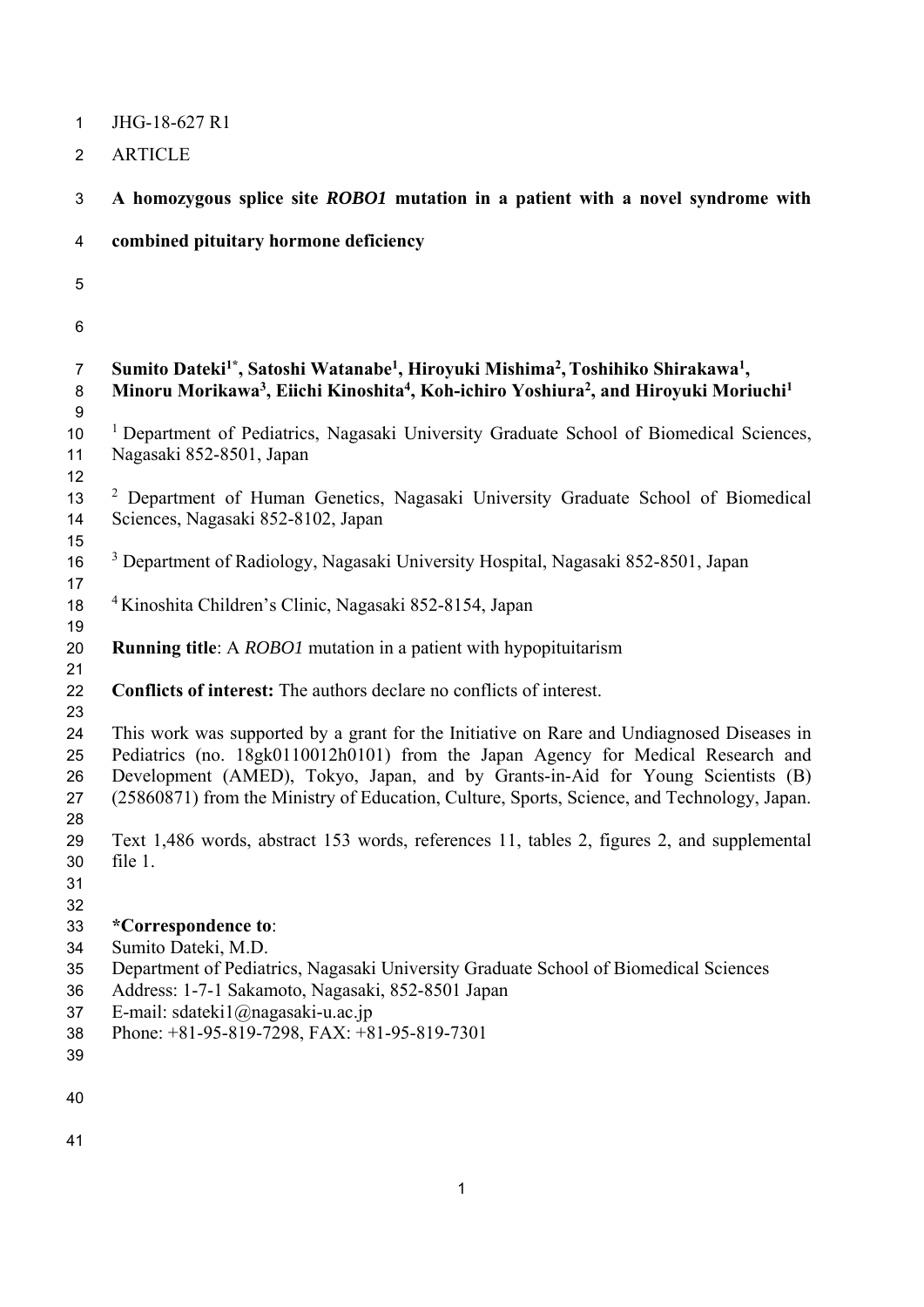#### **Abstract**

The genetic causes of combined pituitary hormone deficiency remain elusive in most patients. Recently, incompletely penetrant heterozygous mutations in *ROBO1* have been described in patients with pituitary stalk interruption syndrome. Herein, we identified a novel homozygous slice site mutation in *ROBO1* (c.1342+1G>A) using a trio whole-exome sequencing strategy in a five-year-old Japanese boy who had combined pituitary hormone deficiency, psychomotor developmental delay, severe intellectual disability, sensorineural hearing loss, strabismus, and characteristic facial features, including a broad forehead, micrognathia, and arched eyebrows. Magnetic resonance imaging delineated anterior pituitary hypoplasia, ectopic posterior pituitary, invisible pituitary stalk, thinning of the corpus callosum, and hypoplasia of the pons and midbrain. The phenotypically normal parents (first cousins) were heterozygous for the mutation. The results provide further evidence of *ROBO1* being involved in the development of the pituitary gland. A recessive mutation of *ROBO1* is a potential novel cause of a syndromic disorder associated with combined pituitary hormone deficiency.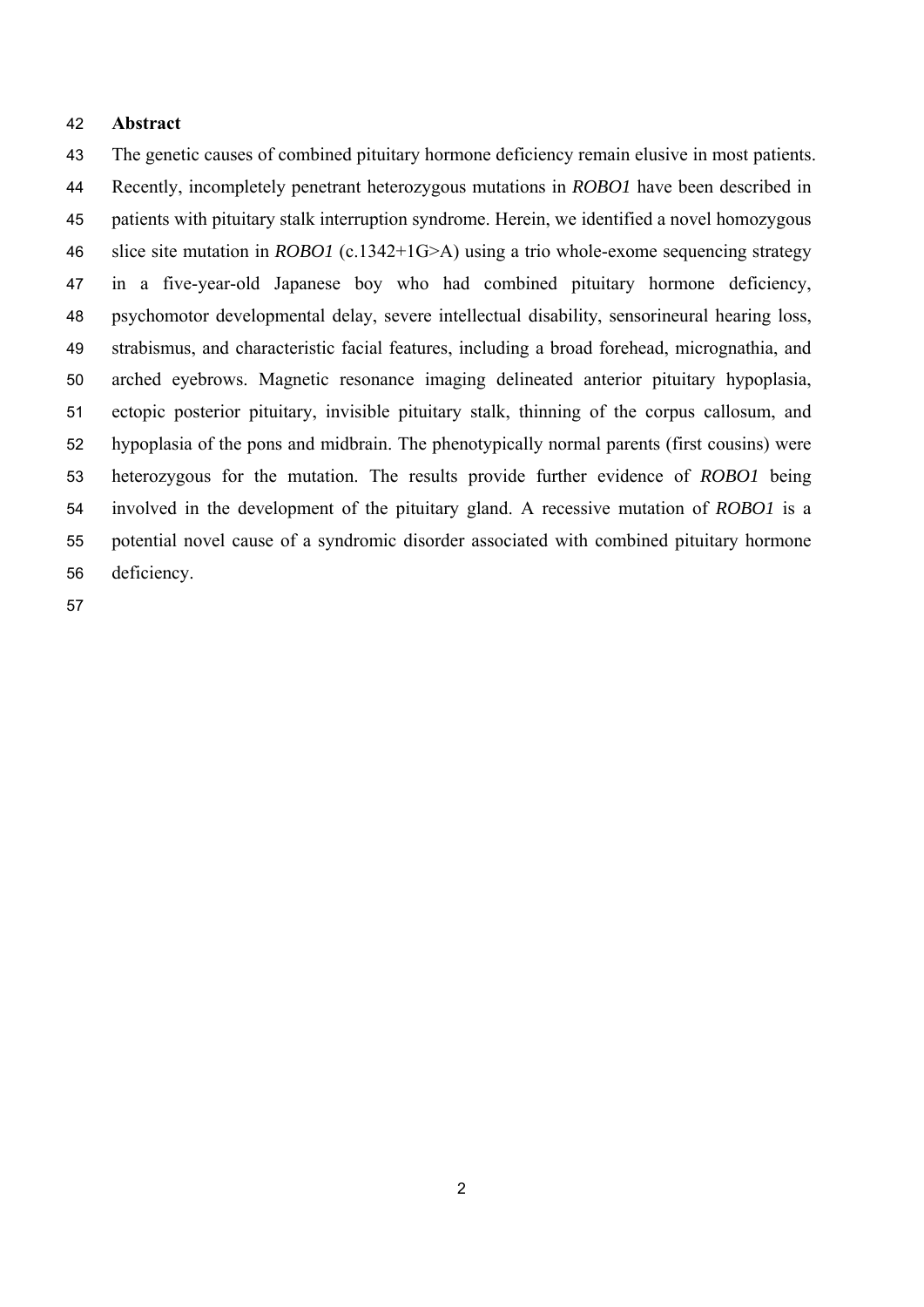#### **Introduction**

Normal pituitary development requires a complex genetic cascade of transcription factors and signaling molecules, either intrinsic or extrinsic to the developing Rathke's pouch [1]. Mutations of genes involved in these processes, including *POU1F1, PROP1, HESX1, LHX3, LHX4, OTX2, GLI2,* and *SOX2*, are associated with a wide range of pituitary phenotypes, such as isolated growth hormone (GH) deficiency and combined pituitary hormone deficiency (CPHD), which is defined as the presence of hormone deficits affecting at least two anterior pituitary hormone lineages [1, 2]. However, the definitive genetic causes remain obscure in the majority of patients with CPHD [2, 3].

Congenital hypopituitarism is frequently associated with other extrapituitary abnormalities, such as anophthalmia/microphthalmia, optic nerve hypoplasia, dysgenesis of the corpus callosum, absence of the septum pellucidum, and holoprosencephaly, suggesting that defects in signaling molecules or transcription factors involved in the development of the forebrain result in such syndromic disorders [4].

The roundabout guidance receptors (ROBOs) and their Slit guidance ligands play critical roles in axonal guidance, which is essential for the formation of the neuronal network in the central nervous system. ROBO1 acts as the gatekeeper controlling the midline crossing of axons [5].

In the present study, we identified a homozygous splice-acceptor site mutation in the *ROBO1* gene in a patient with a characteristic syndromic disorder associated with CPHD. Our study implies that recessive *ROBO1* null mutations cause a novel neurodevelopmental syndrome associated with CPHD.

#### **Materials and methods**

#### **Case reports**

This Japanese male patient was born at 38 weeks of gestation as the first child of consanguineous phenotypically normal parents (first cousins) with no other significant family history. At birth, his length was 50.0 cm (+0.9 standard deviation [SD]), his weight 3.28 kg (+1.2 SD), and his head circumference 37.5 cm (+3.4 SD). He had distinct facial features with a broad forehead, micrognathia, a broad philtrum, and arched eyebrows (Fig. 1a). He also had hypotonia, micropenis, cryptorchidism, strabismus, and sensorineural deafness. Brain magnetic resonance imaging delineated hydrocephalus, anterior pituitary hypoplasia,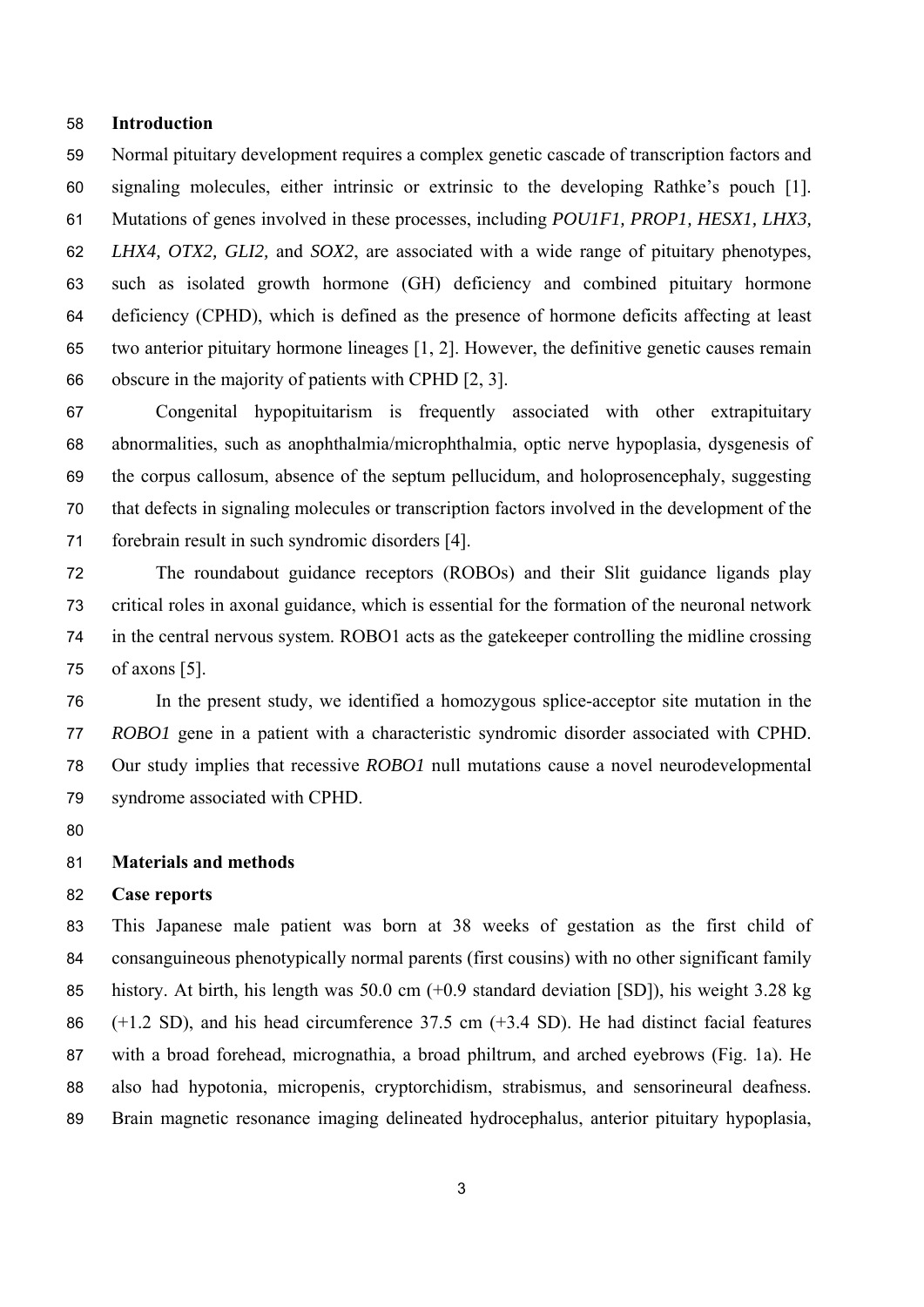ectopic posterior pituitary, invisible pituitary stalk, thinning of the corpus callosum, and hypoplasia of the pontine and midbrain (Fig. 1b, c).

At 20 days of age, he developed recurrent hypoglycemia and conjugated hyperbilirubinemia. A hormonal examination for critical samples obtained at the time of spontaneous presentation of hypoglycemia showed central hypothyroidism and low serum cortisol and plasma ACTH levels, suggesting the presence of CPHD (Table 1). He was therefore started on thyroid hormone and hydrocortisone replacement therapies. At 18 months of age, his height was 64.5 cm (-5.1 SD). Endocrine studies at that time confirmed the diagnosis of CPHD (associated with deficiencies of GH, TSH, prolactin, LH, FSH, and ACTH) (Table 1), and recombinant human GH therapy was started.

At the final examination at 5 years of age, his motor and mental development was severely retarded. He was unable to speak any meaningful words and sit alone. Diffusion tensor imaging and fiber tractography, performed after the genetic diagnosis, demonstrated thinning of the corpus callosum and the anterior commissure but showed the presence of transverse pontine fibers (Fig. 1d).

### **Molecular studies**

This study was approved by the Institutional Review Board at Nagasaki University Graduate School of Biomedical Sciences. Trio whole-exome sequencing was performed using a SureSelect Human All Exon V5 (Agilent Technologies, Santa Clara, CA, USA) on a HiSeq 2500 platform (Illumina, San Diego, CA, USA). DNA was obtained from peripheral blood samples of the patient and the parents after written informed consent was obtained from the parents. The reads in the FASTQ files were aligned to the human reference genome using Novoalign version 3.0 (http://www.novocraft.com/). The mean depth of the RefSeq coding region was 140.54 with 97.2% of total coding sequences covered by 20 reads or more in the proband. Trio-based genomic variation information was detected by the Genome Analysis Toolkit software version 3.4-46 [6]. Subsequently, *de novo*, homozygous, compound 117 heterozygous, and X-linked variations in exons and canonical splice sites  $(\pm 2$  bp) were extracted and annotated by the ANNOVAR software [7]. This process excluded variants with allele frequencies >0.5% in any of the Exome Aggregation Consortium (ExAC)

- (http://exac.broadinstitute.org/), NHLBI GO Exome Sequencing Project
- (http://evs.gs.washington.edu/EVS/), Human Genetic Variation Database
- (http://www.hgvd.genome.med.kyoto-u.ac.jp), the 1KJPN database of Tohoku Medical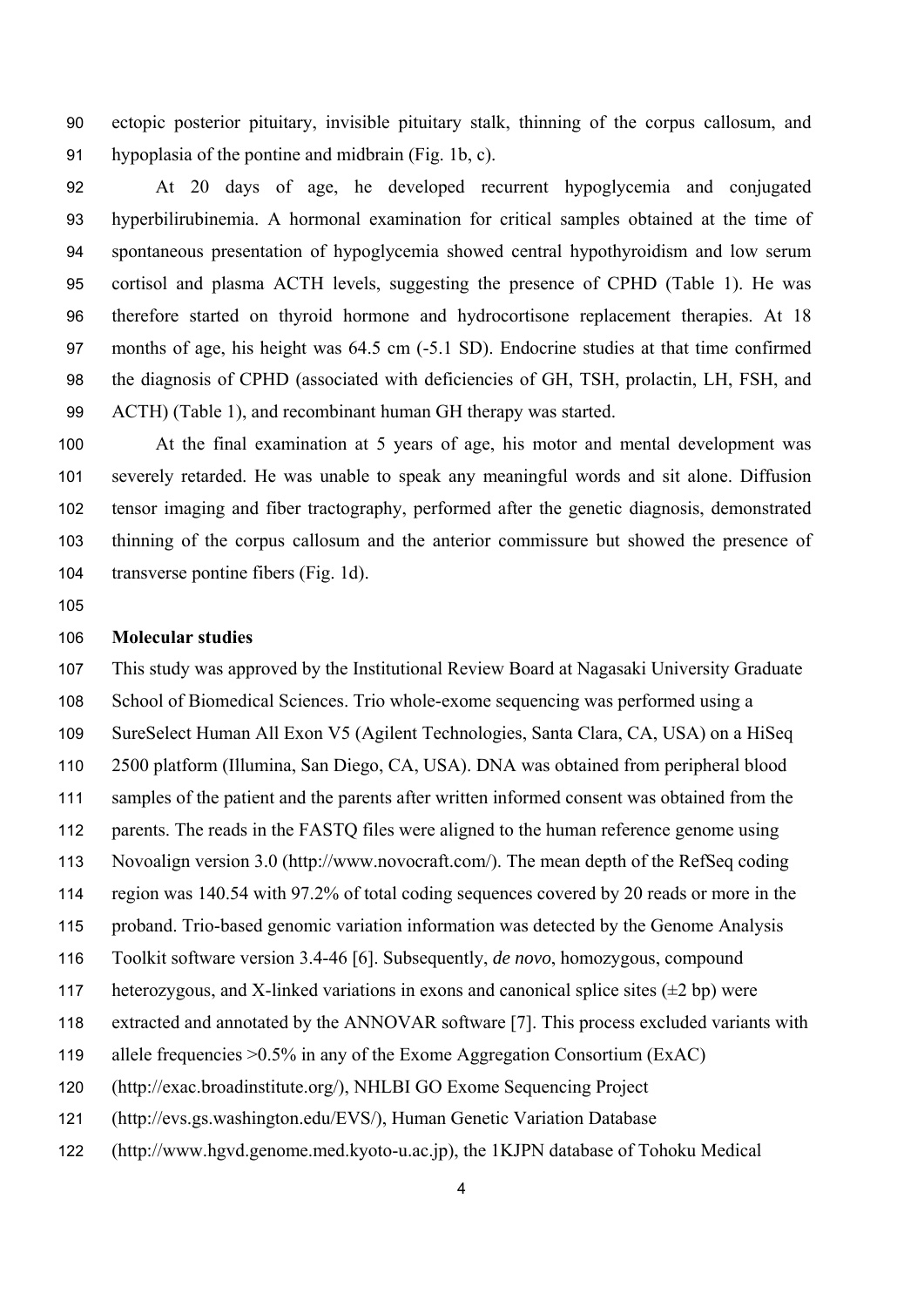Megabank (http://www.dist.megabank.tohoku.ac.jp), and in-house exome data. Heterozygous

124 variations sharing the same GENCODE v19 genes were also extracted to detect compound

- heterozygous mutations. The candidate variants identified in the strategy were confirmed via
- Sanger sequencing.
- 

### **Results**

- Using the trio-based strategy and the filtering methods, we identified eight candidate variants
- consisting of six homozygous and two X-linked hemizygous variants (Supplemental Table 1).
- Of these, a homozygous splice-acceptor site mutation in *ROBO1* (c.1342+1G>A,
- 132 NM 002941) was proposed as the best candidate by the Online Mendelian Inheritance in
- Man database information of known diseases (www.omim.org) (Fig. 2a, b). This splice
- mutation is predicted to cause exon skipping and frameshift mediating nonsense-mediated
- mRNA decay (http://www.fruitfly.org/seq\_tools/splice.html) [8]. The father and the mother
- of the proband were heterozygous for the mutation. The patient had no other pathogenic
- mutations in genes known to cause CPHD [2].
- 

# **Discussion**

We identified a homozygous *ROBO1* splice-acceptor site mutation in a patient with syndromic CPHD and summarized the genetic and clinical features of patients previously reported to have *ROBO1* mutations (Table 2). To our knowledge, the combination of his clinical manifestations has not been reported thus far. Therefore, we propose the null homozygous mutation of *ROBO1* as the likely genetic cause of a novel syndrome associated with CPHD, based on the following: First, *Robo1* null mice, which die shortly after birth, show defects in axon pathfinding with dysgenesis of the corpus callosum and the hippocampal commissure [5], phenotypically similar to those of patients with biallelic *ROBO1* mutations (the present patient and Case 6 in Table 2). Second, heterozygous mutations in *ROBO1* have been recently reported in five patients (Cases 1 through 5 in Table 2) from three independent families with pituitary stalk interruption syndrome [9] and variable pituitary phenotypes ranging from isolated GH deficiency to CPHD, indicating that *ROBO1* is involved in the pituitary development and function (Table 2). However, the penetrance of the dominant *ROBO1* mutations seems to be incomplete, as phenotypically normal members in the pedigrees also had the same mutation. Indeed, the present parents, harboring a heterozygous *ROBO1* mutation, seem phenotypically normal. Furthermore, heterozygous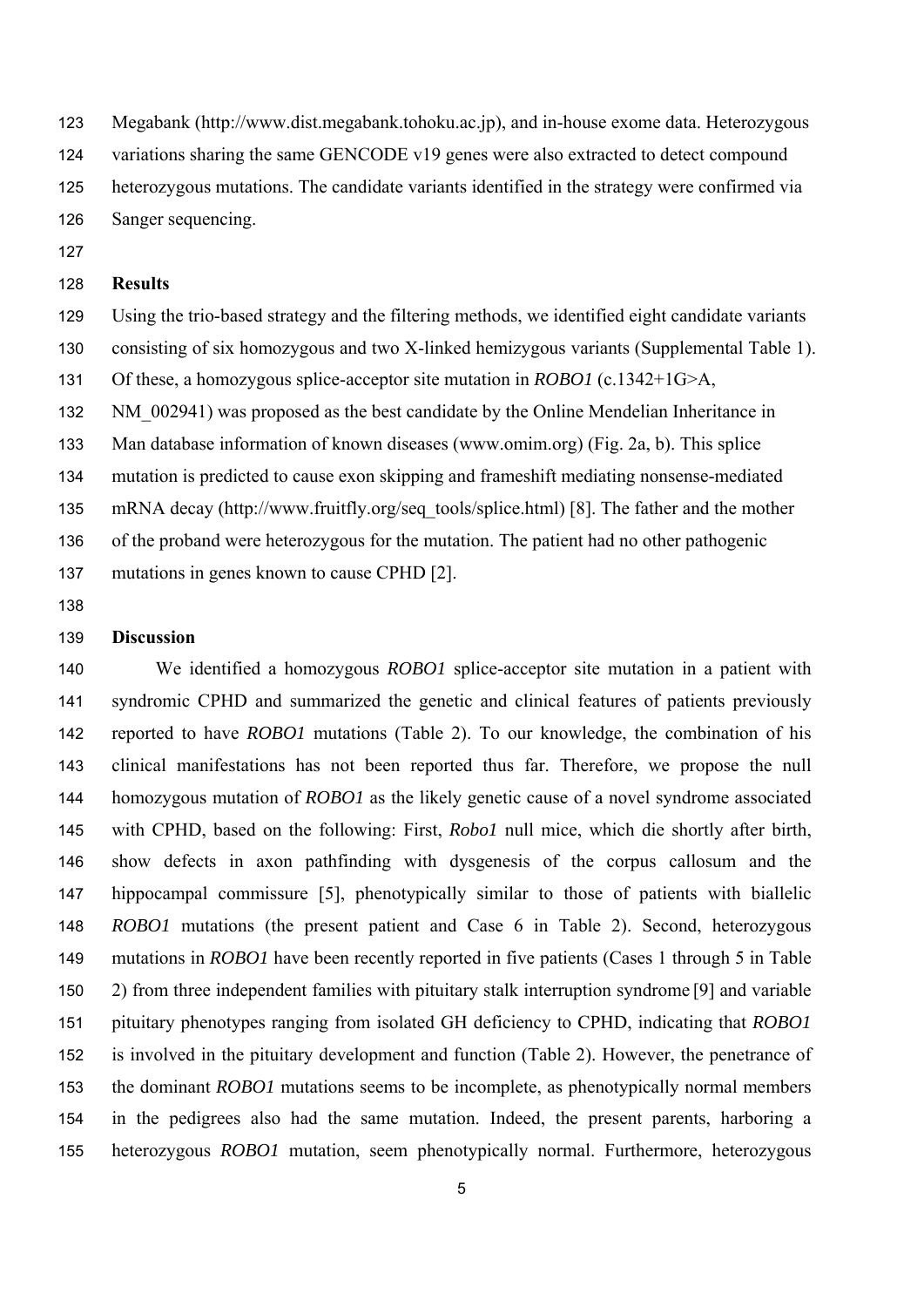*ROBO1* loss-of-function variants, including nonsense, frameshift, and splice site mutations, are described in the ExAC database. Third, not only homozygous but also heterozygous patients exhibit various ophthalmological phenotypes, such as strabismus, optic nerve hypoplasia, and hypermetropia (Table 2) [9, 10]. This may not be surprising, considering that Robo/Slit signaling plays a critical role in the extension of the retinal ganglion cell axons from the eye to the brain and formation of the optic chiasm [11]. Fourth, a patient with biallelic compound heterozygous missense variants in *ROBO* shared some phenotypes with the present patient, such as intellectual disability and thinning of the anterior commissure and corpus callosum [10]. However, the previously reported patient did not exhibit any abnormalities of the pituitary gland, indicating that the pituitary phenotypes in patients with biallelic *ROBO1* mutations may be variable. Taken together, these findings imply that the homozygous *ROBO1* null mutations cause a characteristic neurodevelopmental disorder with CPHD and defects in axon pathfinding, and heterozygous mutations may also cause diverse clinical features, ranging from nearly normal to pituitary stalk interruption syndrome and showing a wide range of penetrance, with expressivity depending on other genetic and environmental factors.

The pathological mechanisms of invisible stalk and pituitary dysfunction in patients with *ROBO1* mutations remain obscure. Since ROBO1 defects possibly lead to abnormal axon elongation of magnocellular neurons from the paraventricular and supraoptic nuclei of the hypothalamus to the posterior pituitary, *ROBO1* mutations may affect close relationship and tissue interactions between oral and neural ectoderm, which are critical for development and differentiation of the pituitary gland. Therefore, it is reasonable to hypothesize that *ROBO1* mutations result in pituitary dysmorphogenesis and dysfunction [1].

In conclusion, the results provide further evidence of the involvement of ROBO1 in the pituitary development. Recessive null mutations of *ROBO1* may cause novel syndromic CPHD. At this time, however, the phenotypic spectrum and mechanisms underlying the development of pituitary dysfunction remain to be determined in patients with *ROBO1* mutations. These matters await further investigations.

#### **Conflicts of interest**

The authors declare no conflicts of interest.

#### **Acknowledgements**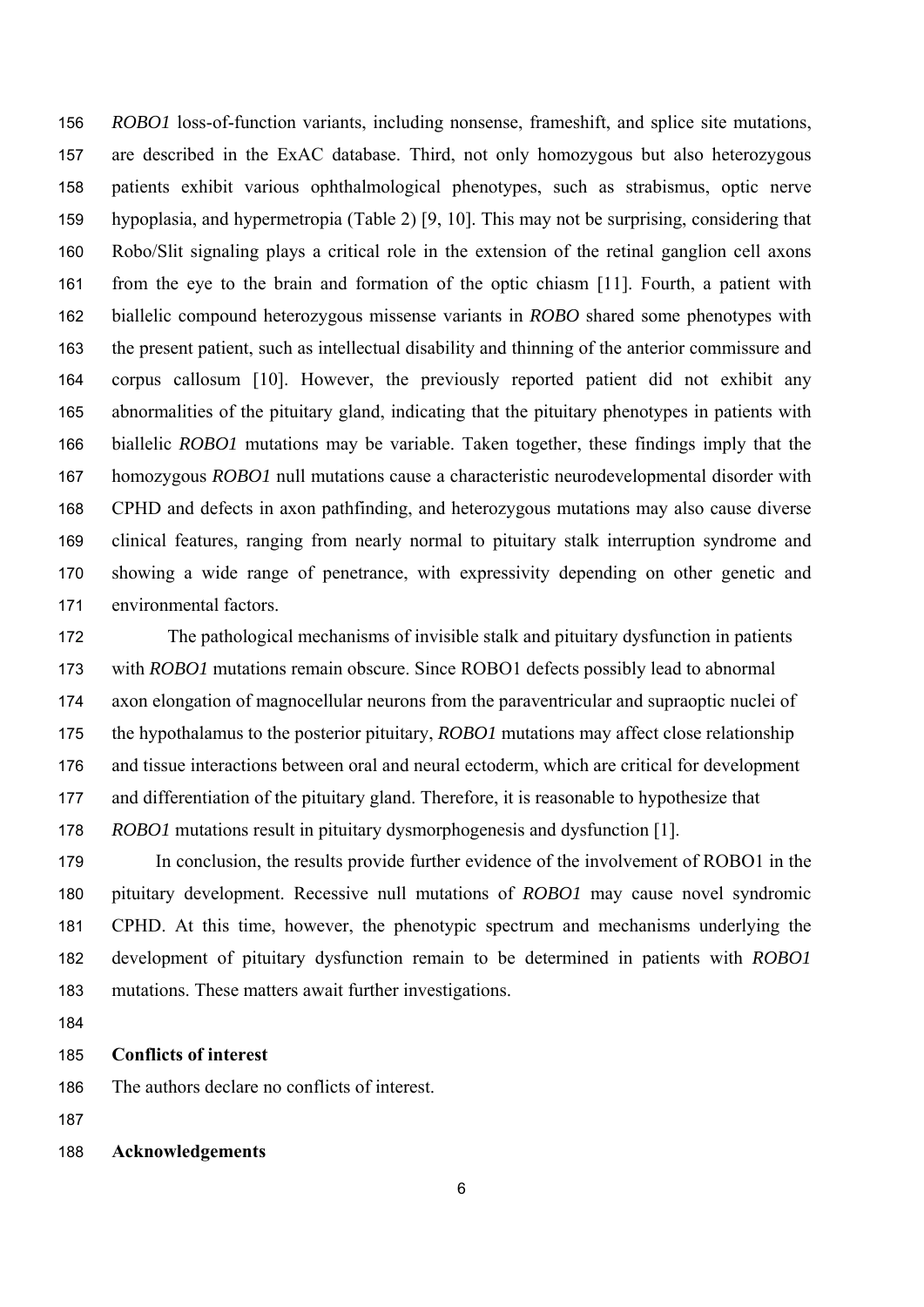We thank the patient and his parents for participating in this study. We also thank Tadashi Matsumoto and Tatsuro Kondo from Misakaenosono Mutsumi Developmental, Medical, and Welfare Center; and Akiko Nakatomi, Manami Ishibashi, Akinori Yanai, Tsutomu Ogata, Toshiharu Kihara, and Keishi Tsunoda from Nagasaki University Hospital for their help in collecting clinical information and for participating in fruitful discussions. This work was supported by a grant for the Initiative on Rare and Undiagnosed Diseases in Pediatrics (no. 18gk0110012h0101) from the Japan Agency for Medical Research and Development (AMED), Tokyo, Japan, and by Grants-in-Aid for Young Scientists (B) (25860871) from the Ministry of Education, Culture, Sports, Science, and Technology, Japan.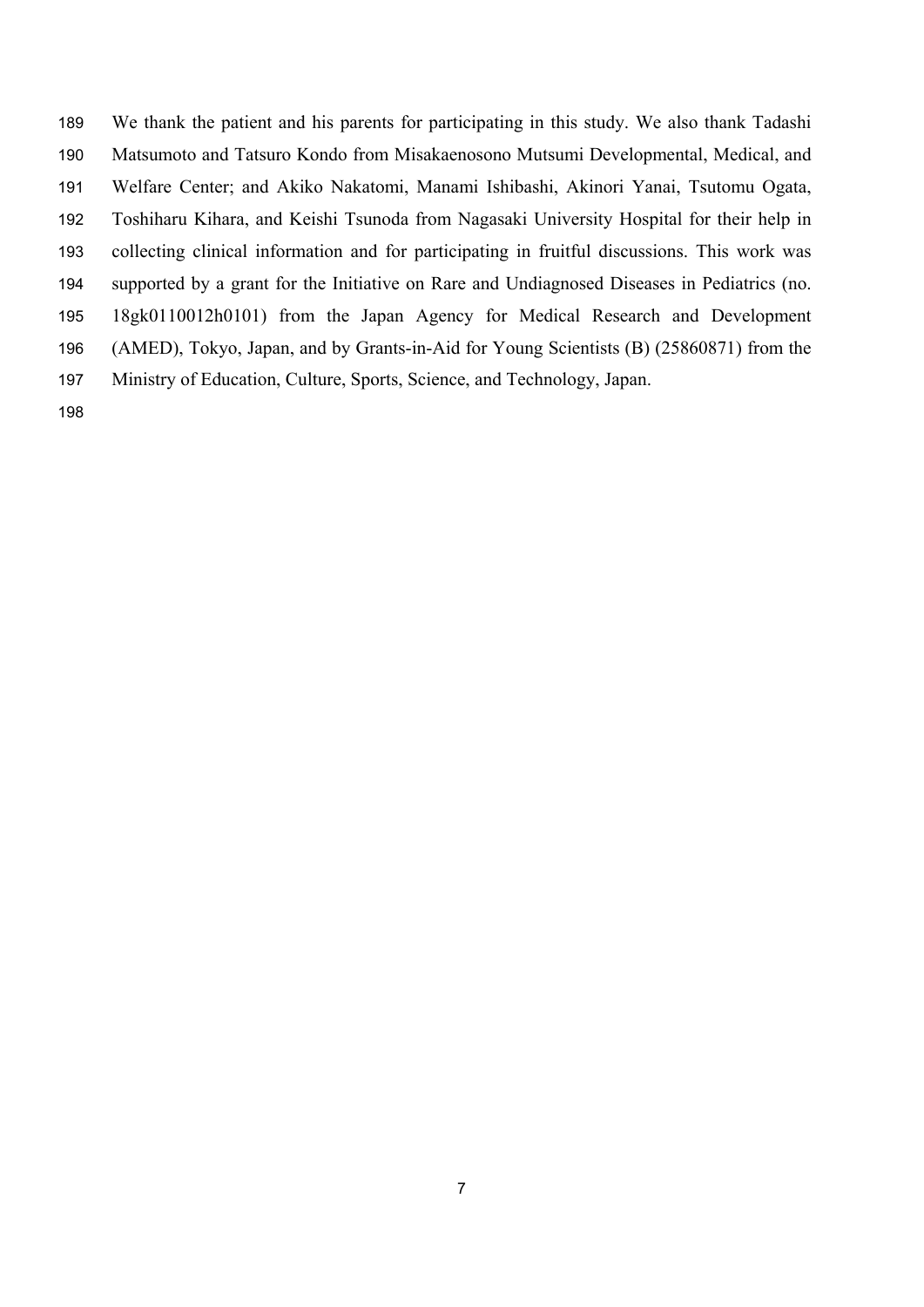#### **References**

- 1. Kelberman D, Rizzoti K, Lovell-Badge R, Robinson IC, Dattani MT. Genetic regulation of pituitary gland development in human and mouse. Endocr Rev. 2009;30:790–829.
- 2. Fang Q, George AS, Brinkmeier ML, Mortensen AH, Gergics P, Cheung LY, et al. Genetics of combined pituitary hormone deficiency: Roadmap into the genome era. Endocr Rev. 2016;37:636–75.
- 3. Dateki S, Fukami M, Uematsu A, Kaji M, Iso M, Ono M, et al. Mutation and gene copy number analyses of six pituitary transcription factor genes in 71 patients with combined pituitary hormone deficiency: identification of a single patient with LHX4 deletion. J Clin Endocrinol Metab. 2010;95:4043–7.
- 4. Kelberman D, Dattani MT. Role of transcription factors in midline central nervous system and pituitary defects. Endocr Dev. 2009;14:67–82.
- 5. Andrews W, Liapi A, Plachez C, Camurri L, Zhang J, Mori S, et al. Robo1 regulates the development of major axon tracts and interneuron migration in the forebrain. Development. 2006;133:2243–52.
- 6. McKenna A, Hanna M, Banks E, Sivachenko A, Cibulskis K, Kernytsky A, et al. The Genome Analysis Toolkit: a MapReduce framework for analyzing next-generation DNA sequencing data. Genome Res. 2010;20:1297–303.
- 7. Wang K, Li M, Hakonarson H. ANNOVAR: functional annotation of genetic variants from high-throughput sequencing data. Nucleic Acids Res. 2010;38:e164.
- 8. Holbrook JA, Neu-Yilik G, Hentze MW, Kulozik AE. Nonsense-mediated decay approaches the clinic. Nat Genet. 2004;36:801–8.
- 9. Bashamboo A, Bignon-Topalovic J, Moussi N, McElreavey K, Brauner R. Mutations in the human ROBO1 gene in pituitary stalk interruption syndrome. J Clin Endocrinol Metab. 2017;102:2401–6.
- 10. Calloni SF, Cohen JS, Meoded A, Juusola J, Triulzi FM, Huisman TAGM, et al. Compound heterozygous variants in ROBO1 cause a neurodevelopmental disorder with absence of transverse pontine fibers and thinning of the anterior commissure and corpus callosum. Pediatr Neurol. 2017;70:70–4.
- 11. Thompson H, Barker D, Camand O, Erskine L. Slits contribute to the guidance of retinal ganglion cell axons in the mammalian optic tract. Dev Biol. 2006;296:476–84.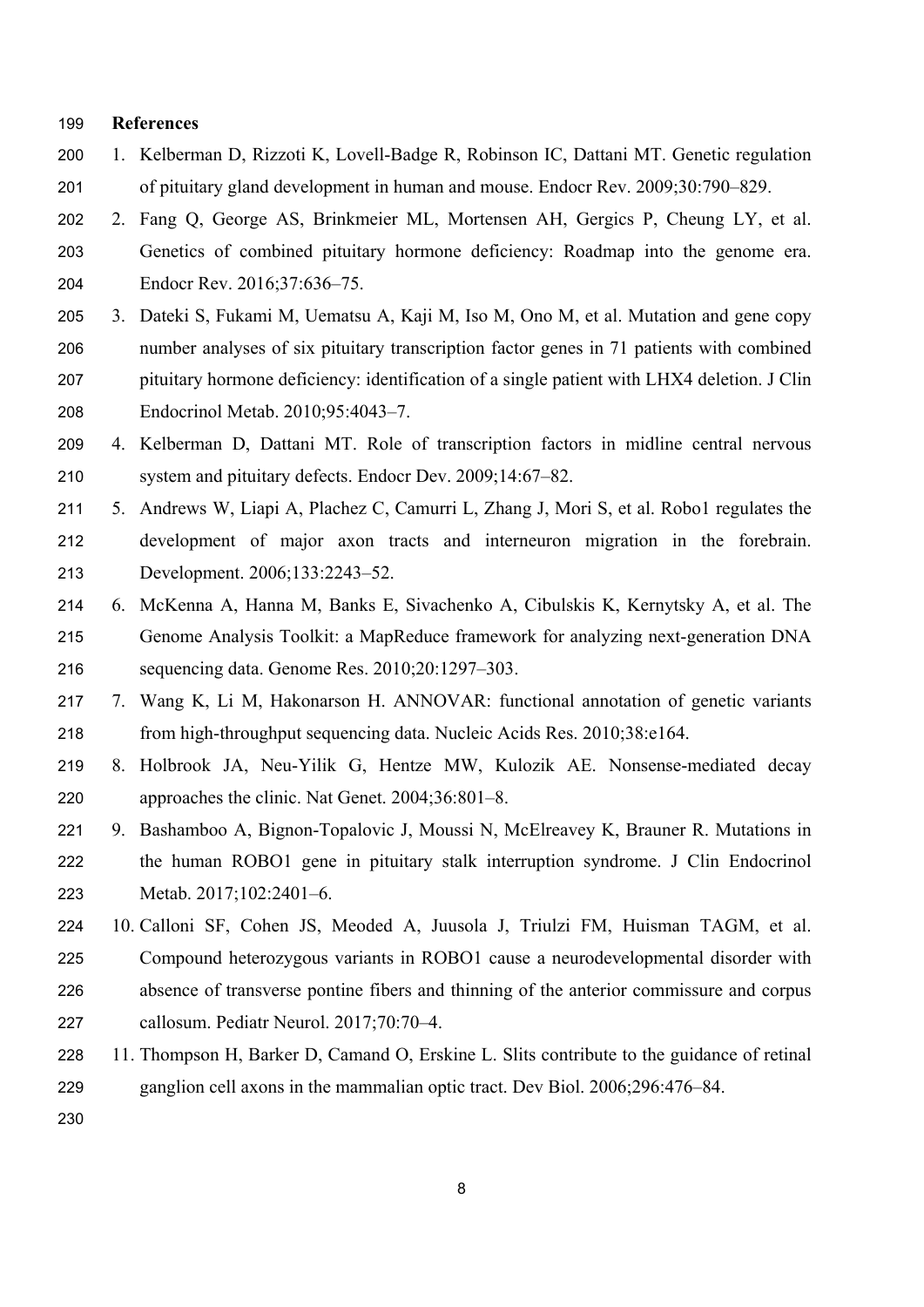#### **Titles and legends to figures**

## **Figure 1. Clinical findings in the patient.**

**(a)** A front view of the patient at one year of age showing distinct facial features with strabismus, a broad forehead, micrognathia, a broad philtrum and arched eyebrows. T1- weighted sagittal (**b**) and coronal (**c**) views of the brain magnetic resonance imaging show anterior pituitary hypoplasia, ectopic posterior pituitary (white arrow), thinning of the corpus callosum, and the pontine and the midbrain hypoplasia. (**d**) Diffusion tensor imaging and fiber tractography showing the presence of transverse pontine fibers. The authors have obtained informed consent from his parents to publication of these images.

# **Figure 2. Mutation analyses of** *ROBO1* **in this family.**

**(a)** Electrochromatograms delineating the homozygous mutation in a splice-acceptor site (c.1342+1G>A, NM\_002941) in the patient (asterisk) and the heterozygous ones in the parents. The mutation was confirmed by direct sequencing. (**b)** Pedigree of the family. The black-painted square indicates the presence of the homozygous variant. Half-black, half-white symbols represent carriers of the variant in a heterozygous form.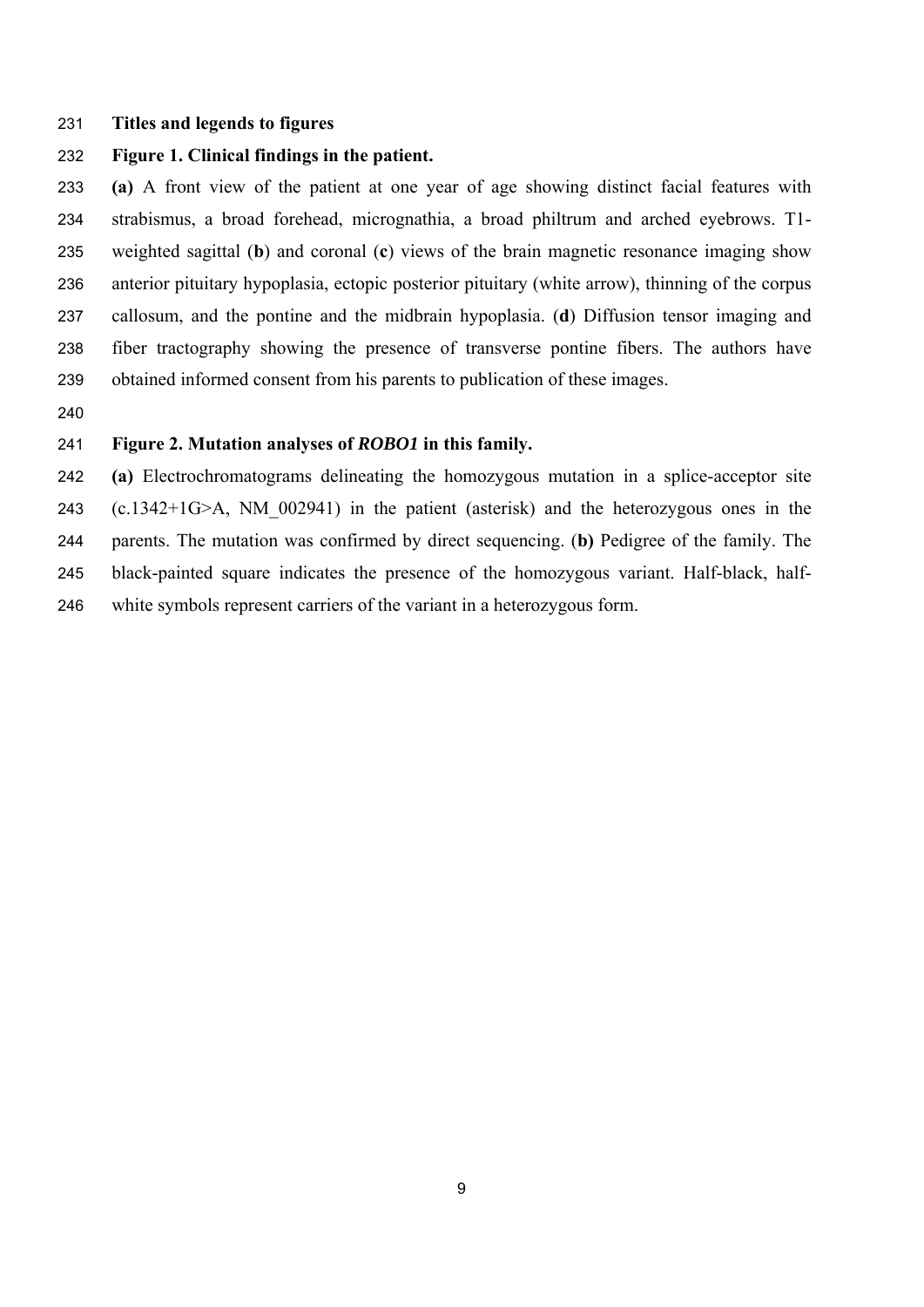|                                        |                                    | Patient            |                                             | Reference values |  |  |
|----------------------------------------|------------------------------------|--------------------|---------------------------------------------|------------------|--|--|
|                                        | Stimulus (dosage)                  | <b>Baseline</b>    | Peak                                        |                  |  |  |
| $GH$ (ng/ml)                           | Arginine $(0.5 \text{ g/kg})$      | 0.17               | 0.68                                        | $>6^b$           |  |  |
|                                        | L-Dopa $(10 \text{ mg/kg})$        | 0.2                | 0.27                                        | $>6^b$           |  |  |
| $LH$ (mIU/ml)                          | GnRH $(2.5 \mu g/kg)$              | < 0.1              | $0.1$                                       | $0.4 - 6.0^b$    |  |  |
|                                        | FSH (mIU/ml) GnRH $(2.5 \mu g/kg)$ | 0.1                | 0.21                                        | $6.3 - 15.6^b$   |  |  |
| $TSH(\mu U/ml)$                        | TRH $(10 \mu g/kg)$                | 0.01               | 0.01                                        | $>10^b$          |  |  |
| Prolactin (ng/ml TRH $(10 \mu g/kg)$ ) | 2.64                               | 3.61               | $>$ 2 times of the basal value <sup>b</sup> |                  |  |  |
| $ACTH$ (pg/ml)                         | 3.6 <sup>a</sup>                   |                    | $12.6 - 35.0$                               |                  |  |  |
| Cortisol $(\mu g/dl)$                  |                                    | $0.5^{\mathrm{a}}$ |                                             | $5 - 20$         |  |  |
| IGF-I $(ng/ml)$                        |                                    | $0.1$              |                                             | 14-148           |  |  |
| Free T4 $(ng/dl)$                      |                                    | 0.7                |                                             | 1.01-1.95        |  |  |

Table 1. Blood hormone values of the patient with a homozygous *ROBO1* mutation

Hormone values have been evaluated by the age-and sex-matched Japanese reference data; low hormone data are boldfaced. Blood sampling during the provocation tests: 0, 30, 60,

90, and 120 minutes. <sup>a</sup>Measured at two months of age in his critical samples obtained at time of spontaneous presentation of hypoglycemia (35 mg/dL).  $^{b}$ Peak values during the provocation tests.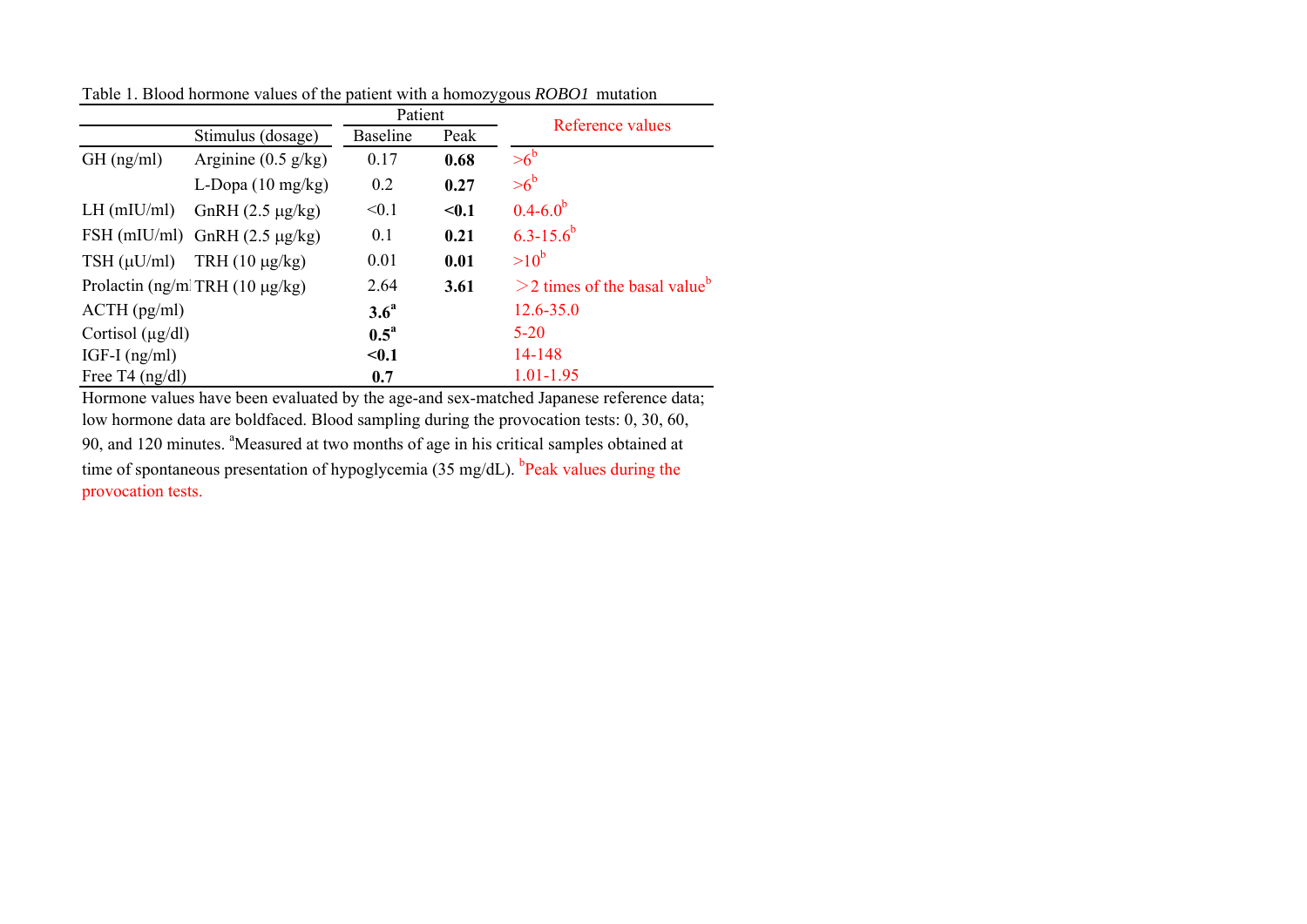|                                |                                     | Calloni et al <sup>10</sup>        | Present case            |                         |                          |                                        |                               |
|--------------------------------|-------------------------------------|------------------------------------|-------------------------|-------------------------|--------------------------|----------------------------------------|-------------------------------|
| Case $\#$                      | 1 <sup>b</sup>                      | $2^b$                              | 3                       | $4^\mathrm{c}$          | $5^{\circ}$              | 6                                      | 7                             |
| Age (yrs)                      | 2.6                                 | 2.6                                | $\mathbf{1}$            | 3.9                     | 27.7                     | 9                                      | 5                             |
| Sex                            | Male                                | Female                             | Male                    | Female                  | Female                   | Male                                   | Male                          |
| ROBO1 mutations <sup>a</sup>   |                                     |                                    |                         |                         |                          |                                        |                               |
| Allele 1                       | c.2928 2929delG<br>p.Ala977Glnfs*40 | c.2928 2929delG<br>p.Ala977Glnfs*4 | c.3450G>T<br>p.Tyr1114* | c.719G>C<br>p.Cys240Ser | c.719G>C<br>p.Cys240Ser  | c.2204 G>A<br>p.Ser735Asn              | c.1342+1G>A                   |
| Allele <sub>2</sub>            | WT                                  | WT                                 | <b>WT</b>               | WT                      | WT                       | c.2914 G>A<br>p.Ala972Thr              | c.1342+1G>A                   |
| <b>Birth measurements</b>      |                                     |                                    |                         |                         |                          |                                        |                               |
| Gestational age (wks)          | 39                                  | 39                                 | 40                      | 41                      | 39                       | 40                                     | 38                            |
| Weight (SD)                    | 2800 g                              | 2950 g                             | 3580 g                  | 3270 g                  | NA                       | 2608 g $(-1.35)$                       | 3280 g $(+1.2)$               |
| Height (SD)                    | 48 cm                               | 49 cm                              | 48.5 cm                 | 49 cm                   | $\rm NA$                 | 47.6 cm $(-0.91)$                      | 50.0 cm $(+0.9)$              |
| OFC (SD)                       | 34 cm                               | 34 cm                              | 36 cm                   | NA                      | NA                       | 32.4 cm $(-1.35)$                      | 37.5 cm $(+3.4)$              |
| Clinical findings              |                                     |                                    |                         |                         |                          |                                        |                               |
| Affected piutitary hormones    | GH                                  | <b>GH</b>                          | GH                      | GH, TSH                 | GH, TSH,<br>ACTH,        | $\mathrm{N.D}$                         | GH, TSH, PRL,<br>ACTH, LH/FSH |
| Short stature                  | $^{+}$                              | $^{+}$                             | $^{+}$                  | $^{+}$                  | $^{+}$                   | N.D                                    | $+$                           |
| Ophthalmologic defects         | Strabismus,<br>Hypermetropia        | Strabismus,<br>Hypermetropia       |                         | Strabismus              | $\overline{\phantom{a}}$ | Optic tract defect                     | Strabismus                    |
| Developmental delay            |                                     |                                    |                         |                         | $\overline{\phantom{0}}$ | $^{+}$                                 | $+$                           |
| Intellectual disability        |                                     |                                    |                         |                         |                          | $^{+}$                                 | $+$                           |
| Hypotonia                      |                                     |                                    |                         |                         |                          | $^{+}$                                 | $^{+}$                        |
| Dysmorphic facial features     |                                     |                                    |                         |                         |                          |                                        | $^{+}$                        |
| Hearing loss                   |                                     |                                    |                         |                         |                          |                                        | $^{+}$                        |
| Micropenis                     |                                     | N.A                                |                         | N.A                     | N.A                      |                                        | $^{+}$                        |
| Cryptorchidism                 |                                     | N.A                                |                         | N.A                     | N.A                      |                                        | $^{+}$                        |
| Other findings                 |                                     |                                    | Ptosis                  | Cardiomyopathy          |                          | Spasitic diplegia<br>ataxia, dysmetria |                               |
| MRI findings                   |                                     |                                    |                         |                         |                          |                                        |                               |
| Anterior pitutitary hypoplasi  | $^{+}$                              | $^{+}$                             | $^{+}$                  | $^{+}$                  | $^{+}$                   |                                        | $^+$                          |
| Ectopic positeror pituitary    | $^{+}$                              | $^{+}$                             | $^{+}$                  | $^{+}$                  | $^{+}$                   |                                        | $^{+}$                        |
| Invisible pituitary stalk      | $^{+}$                              | $^{+}$                             | $^{+}$                  | $^{+}$                  | $^{+}$                   |                                        | $+$                           |
| Hypoplastic corpus<br>callosum |                                     |                                    |                         |                         |                          | $^{+}$                                 | $+$                           |
| Hypoplastic pontine            |                                     |                                    |                         |                         |                          | $^{+}$                                 | $\! + \!\!\!\!$               |
| Hypoplastic midbrain           |                                     |                                    |                         |                         |                          | $^{+}$                                 | $^{+}$                        |
| Hydrocephalus                  |                                     |                                    |                         |                         |                          |                                        | $+$                           |

#### Table 2. Clinical and genetic features of patients with *ROBO1* mutations

Abbreviations: OFC, occipitofrontal circumference; WT, wild type; PRL, prolactin; +, Present; -, Absent; N.D., not described; N.A, not applicable.

<sup>a</sup>NM\_002941, NP\_002932.  $\frac{b}{c}$  Cases 1 and 2 are nonidentical twins.  $\frac{c}{c}$  case5 is a paternal aunt of Case 4.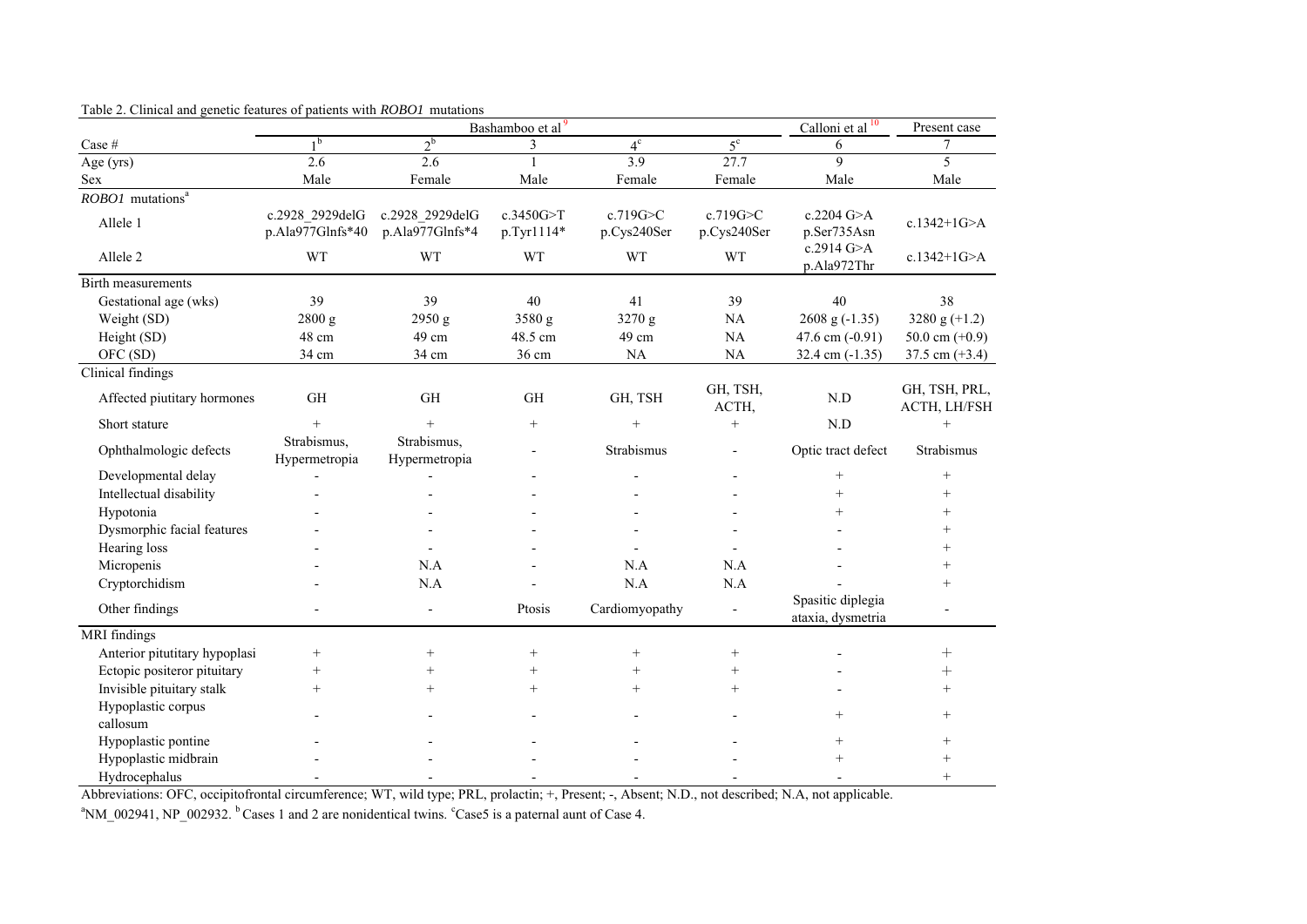# Figure 1

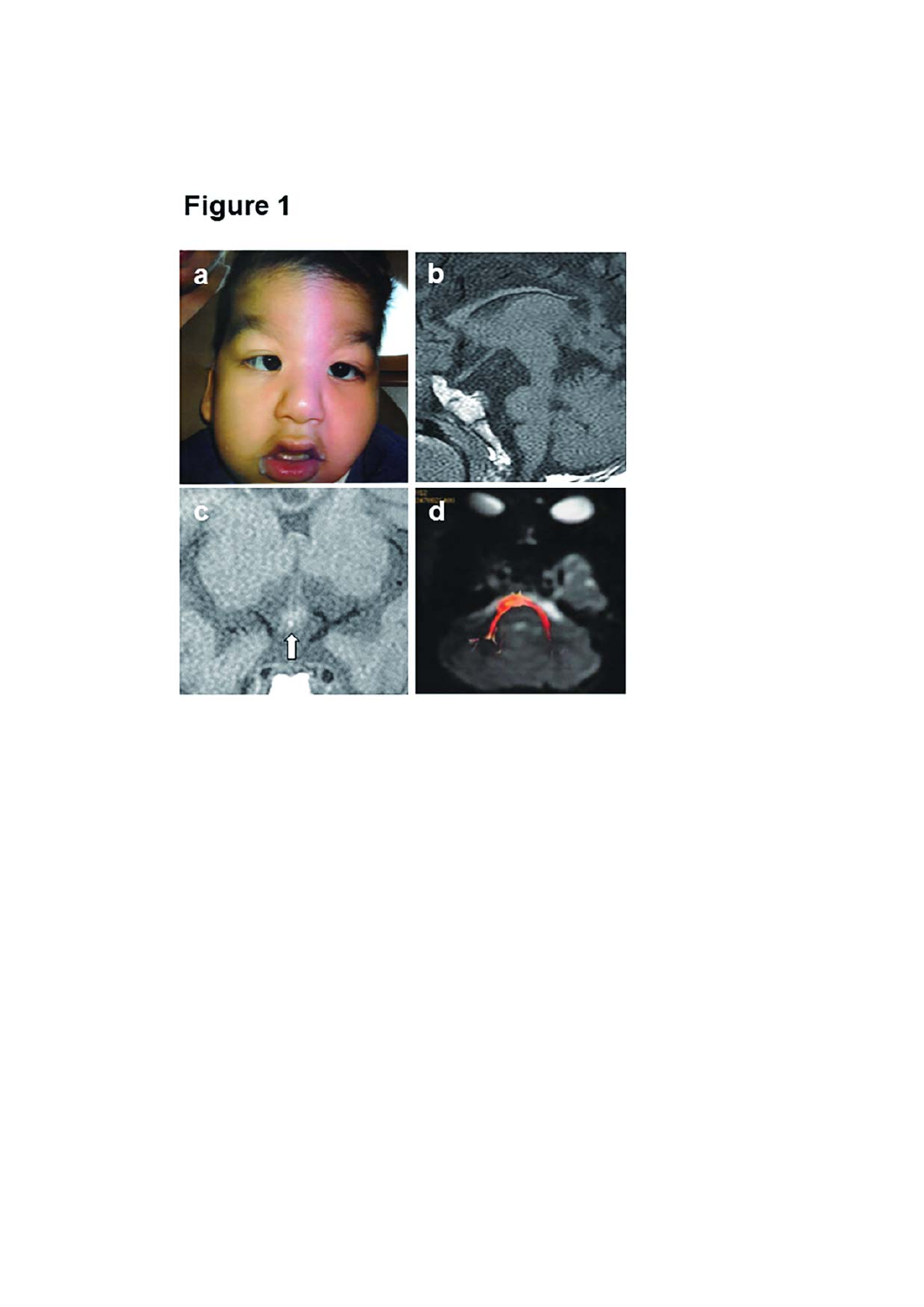Figure 2